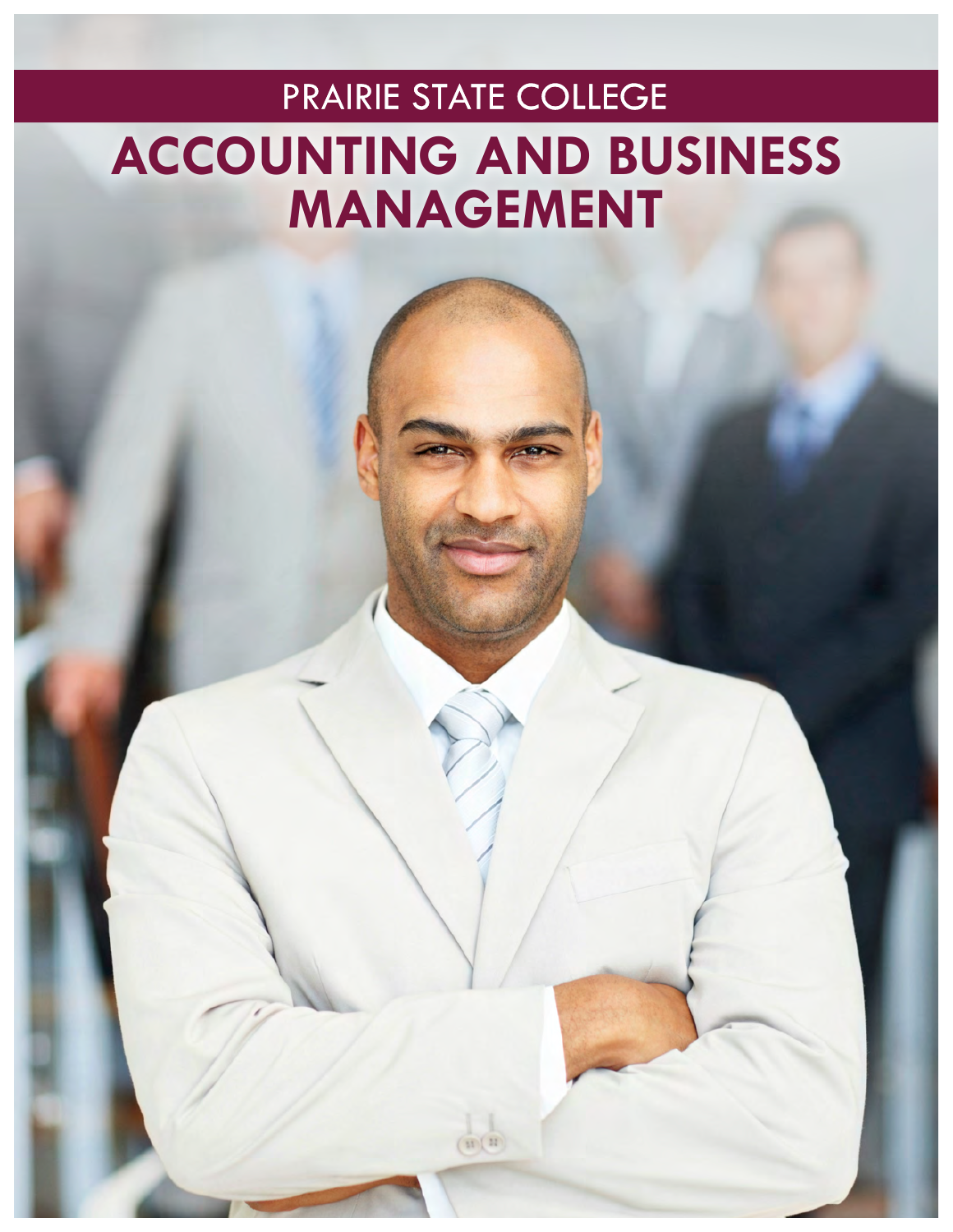

### **ACCOUNTING AND BUSINESS MANAGEMENT AT PRAIRIE STATE COLLEGE**

Prairie State College (PSC) offers students the opportunity to "Step Up" to an Associate of Applied Science (A.A.S.) in Accounting and Business Management, while earning certificates in accounting and bookkeeping along the way. Courses in both the accounting and bookkeeping certificate programs overlap with the A.A.S degree requirements, allowing students to apply credits earned in each certificate program to a subsequent certificate as well as the A.A.S. degree.

# **DEGREES AND CERTIFICATES**

#### **ASSOCIATE IN APPLIED**

**SCIENCE (A.A.S.)** Accounting And Business Management

#### **CERTIFICATE OF ACHIEVEMENT**

Accounting Bookkeeping

# **Certificate Programs**

### **Bookkeeping**

#### *Certificate*

The bookkeeping certificate is designed for individuals interested in pursuing careers as bookkeepers, accounts receivable or payable clerks, or payroll clerks. The program also is the first step to earning an Associate in Applied Science (A.A.S.) degree in Accounting and Business Management.

#### **I. Program Requirements 16 credits**

| 3 |
|---|
| 3 |
|   |
| 3 |
| 3 |
| 3 |
|   |

#### **Program Total: 16 credits**

### **Accounting**

#### *Certificate*

The accounting certificate program teaches basic accounting skills, including the fundamentals of product costing, budgeting, and quality management. Students also will be taught how to write and layout business memos, letters, and reports, as well as proper listening, semantics, and psychology of business communication. The program also is the second step to earning an A.A.S. degree in Accounting and Business Management.

#### **I. Program Requirements 32 credits**

| <b>BUS 101 Introduction to Business</b>              | 3                        |
|------------------------------------------------------|--------------------------|
| <b>BUS 103 Business Mathematics</b>                  | 3                        |
| <b>BUS 104 Professionalism in the Workplace</b>      | 1                        |
| <b>BUS 107 Bookkeeping and Procedural Accounting</b> | 3                        |
| <b>BUS 127 Business Communications</b>               | 3                        |
| <b>BUS 131 Financial Accounting</b>                  | $\overline{\mathcal{A}}$ |
| <b>BUS 132 Managerial Accounting</b>                 | 3                        |
| <b>BUS 204 Business Ethics</b>                       | 3                        |
| ITAPP 101 Introduction to Computers                  | 3                        |
| ITAPP 125 Spreadsheet Applications - Level 1         | 3                        |
| ITAPP 128 Database Applications – Level 1            | 3                        |

#### **Program Total: 32 credits**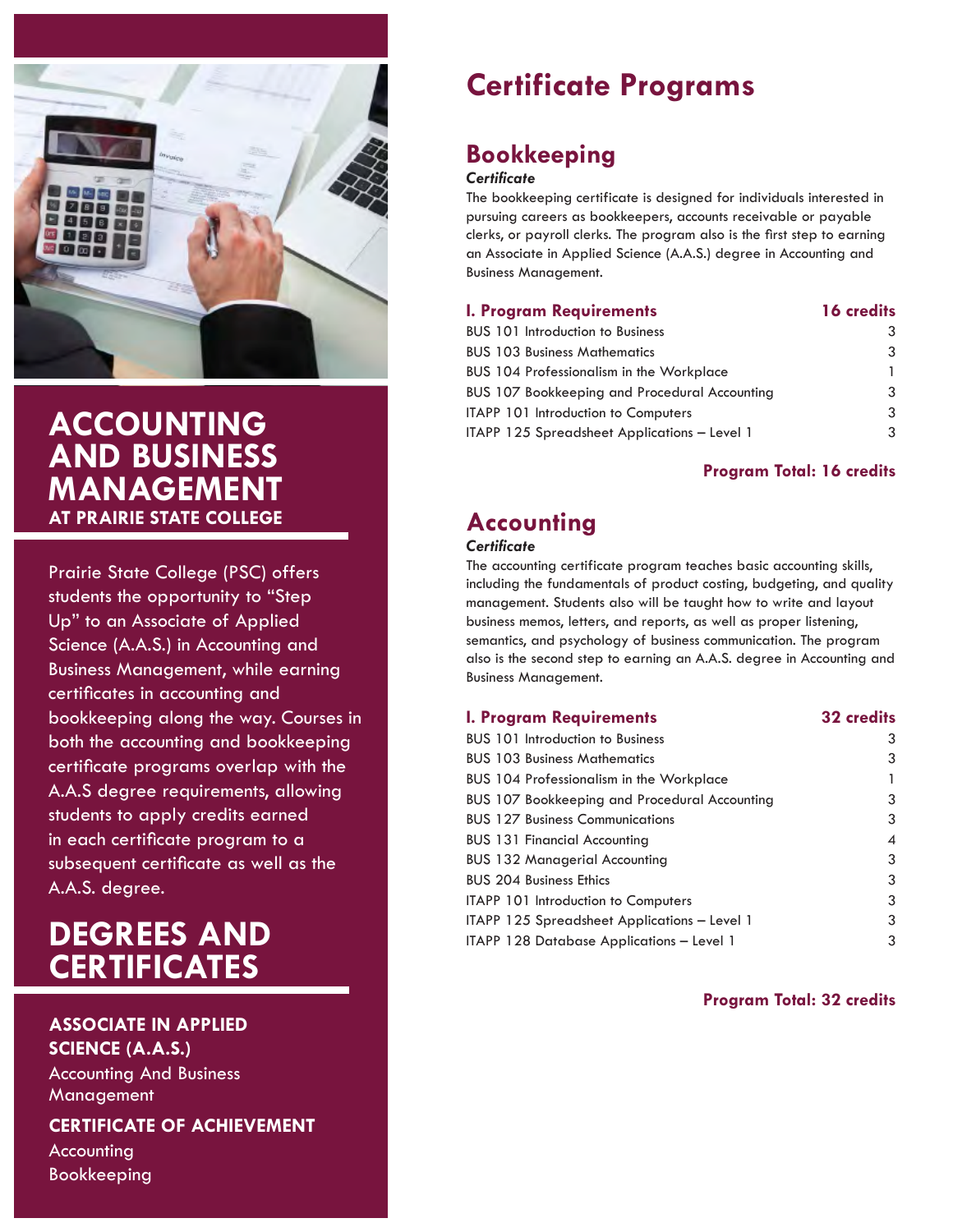## **Degree Program**

### **Accounting and Business Management**

*A.A.S. Degree*

| <b>I. General Education Core</b>                              | 18-19 credits            |
|---------------------------------------------------------------|--------------------------|
| <b>Area A: Communication</b>                                  | 6                        |
| <b>ENG 101</b><br>Composition I - with a grade of C or better | 3                        |
| <b>COMM 101</b><br><b>Principles of Communication</b>         | 3                        |
| <b>Area B: Humanities</b>                                     | 3                        |
| Select one course from Area B                                 | 3                        |
| <b>Area C: Mathematics</b>                                    |                          |
| <b>General Education Mathematics</b><br>MATH 112              | 3                        |
| <b>Area D: Physical and Life Sciences</b>                     | $3 - 4$                  |
| Select one course from Area D                                 | $3 - 4$                  |
| Area E: Social and Behavioral Science                         | 3                        |
| ECON 201<br><b>Macroeconomic Principles</b>                   | 3                        |
| <b>II. Area of Concentration/Program Requirements</b>         | <b>44 credits</b>        |
| <b>BUS 101 Introduction to Business</b>                       | 3                        |
| <b>BUS 103 Business Mathematics</b>                           | 3                        |
| <b>BUS 104 Professionalism in the Workplace</b>               | 1                        |
| <b>BUS 10.5 Human Relations</b>                               | 3                        |
| <b>BUS 107 Bookkeeping and Procedural Accounting</b>          | 3                        |
| <b>BUS 127 Business Communications</b>                        | 3                        |
| <b>BUS 131 Financial Accounting</b>                           | $\overline{\mathcal{A}}$ |
| <b>BUS 132 Managerial Accounting</b>                          | 3                        |
| <b>BUS 201 Business Law</b>                                   | 3                        |
| <b>BUS 204 Business Ethics</b>                                | 3                        |
| <b>BUS 241 Principles of Management</b>                       | 3                        |
| <b>BUS 242 Human Resources Management</b>                     | 3                        |
| ITAPP 101 Introduction to Computers                           | 3                        |
| ITAPP 125 Spreadsheet Applications - Level 1                  | 3                        |
| ITAPP 128 Database Applications - Level 1                     | 3                        |

**Program Total: 62-63 credits**



# **ABOUT THE CURRICULUM**

Students interested in pursuing a career in business can earn a certificate in bookkeeping or accounting, or earn both certificates while working towards an A.A.S. in Accounting and Business Management.